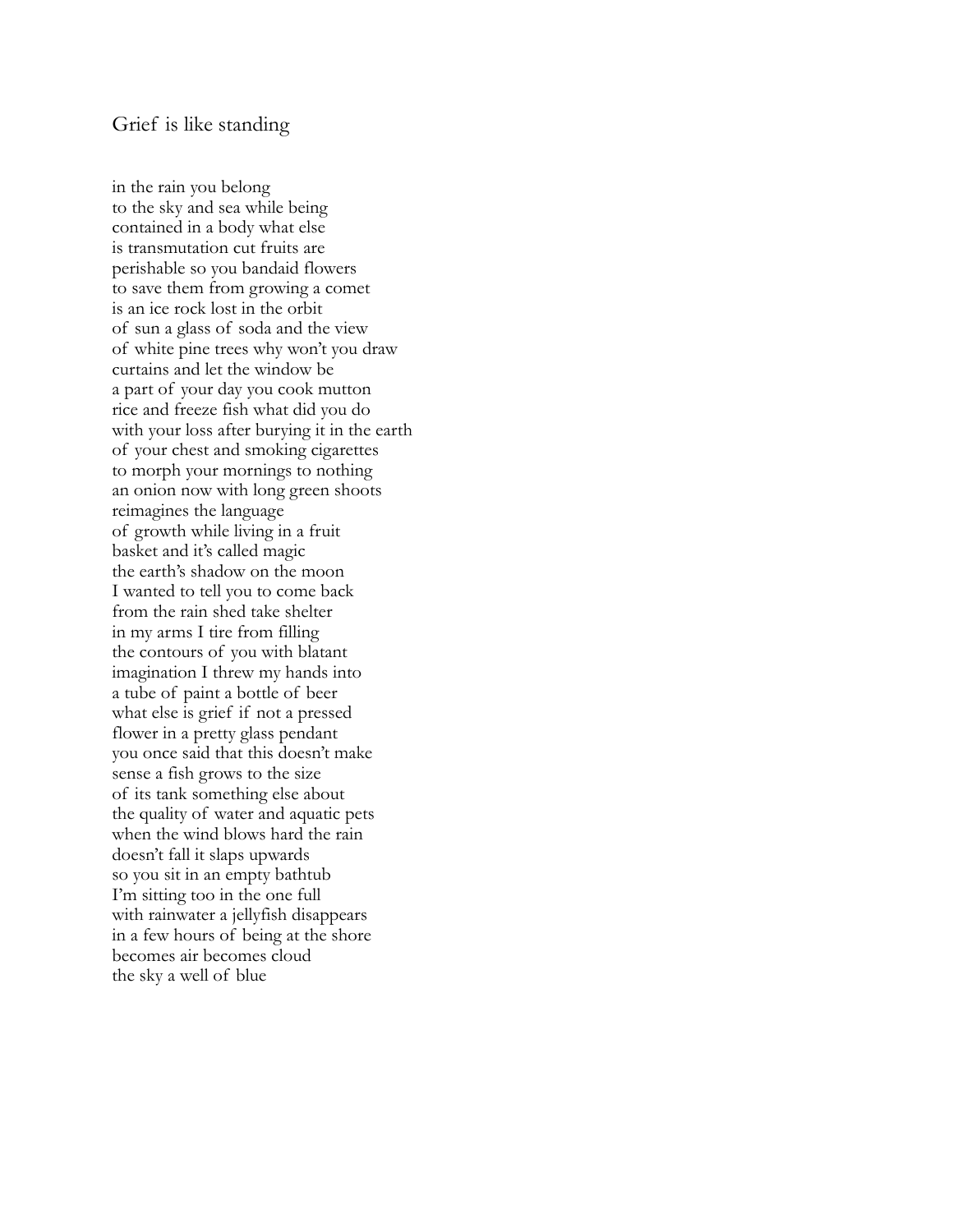## A House in Sun

a garlic pod grows green stems grated ginger spoils the tea I think of texting you in my dream hold on tight to grief in a painting the sea churns rainwater meets the river my eyes wet with loss there are pea pods and fallen pollen the butterflies have left the landscape worry has settled in my toes there's a helicopter outside my window unwilling to leave there are no birds in the clouds no one builds a house in thin air what else are dreams if not houses of all our wants bathing in the sun how many worries does tomorrow carry in the pulse of summer and blown flowers

daisies are not common without sun showers growth is not linear or collective

You reply saying *No Sorry*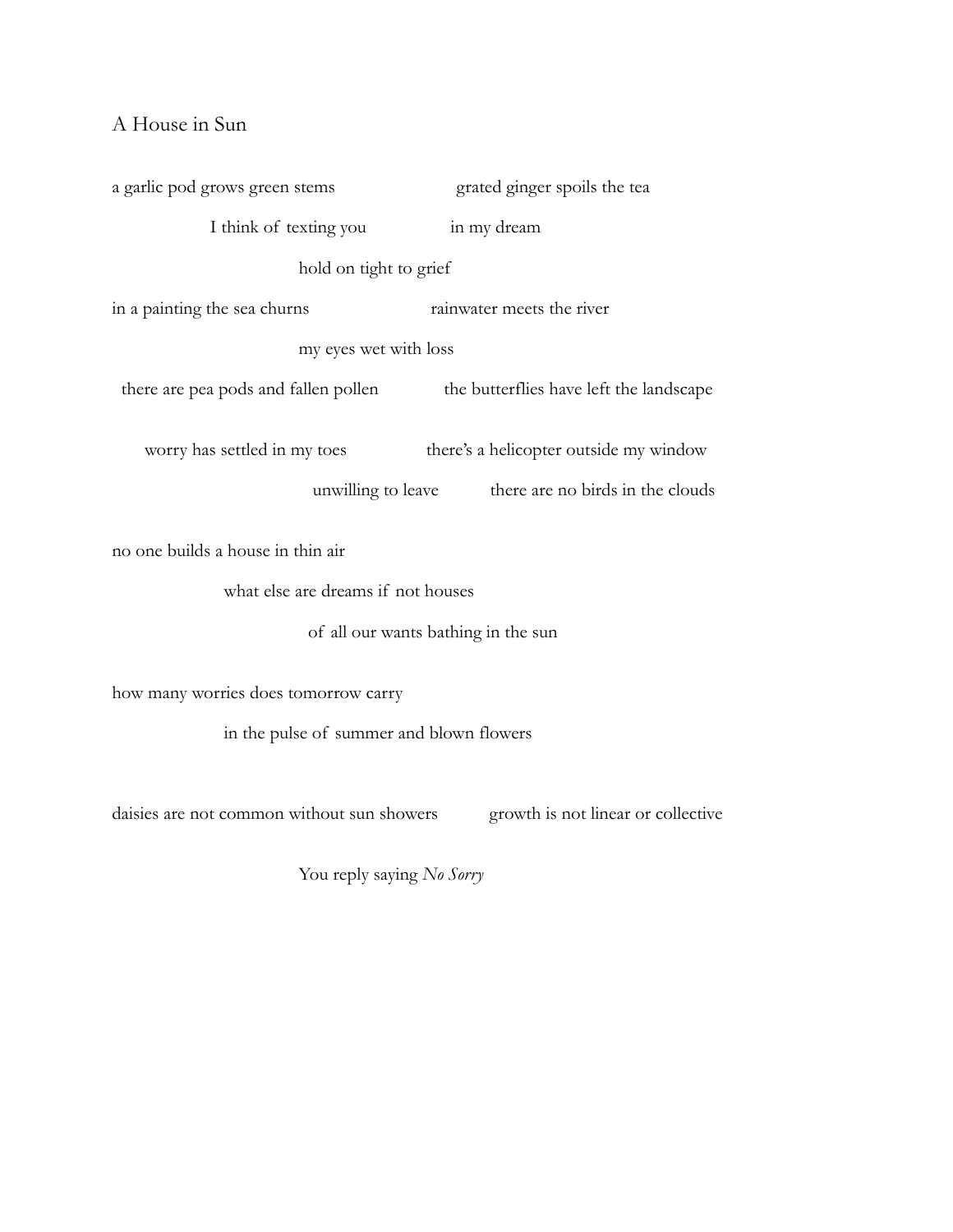I have many questions for you

What's the right way to melt a cheese slice? I put bread in the microwave to soften it but every bite is soggy and chewy instead. A few seconds late and you can ruin everything. You're good with eggs, have a knack for taking things and tossing them brown, your hands can hold a body like a prayer. We both know you don't believe in God. Then making love is another name for sin, a subtle act of cannibalism. Do you like your eggs scrambled? Over the phone, you teach me to cook tell me to heat butter and oil together, tame the harshness of ginger and garlic before adding onions. You always cook with onions and when I remember your face, I only think of teeth. You can't go a day without eating meat. While I hold the line, a silence falls— I still remember crying in your car, my cheeks were a bush of roses and your eyes looked at mine as if seeing tiny fireworks for the first time. You did everything to fill that pall of silence and later texted me that you got horny after seeing me cry like that. You come back and go on, tell me to use vinegar to poach eggs. Your heart is always hungry like the tongue of a shoe.